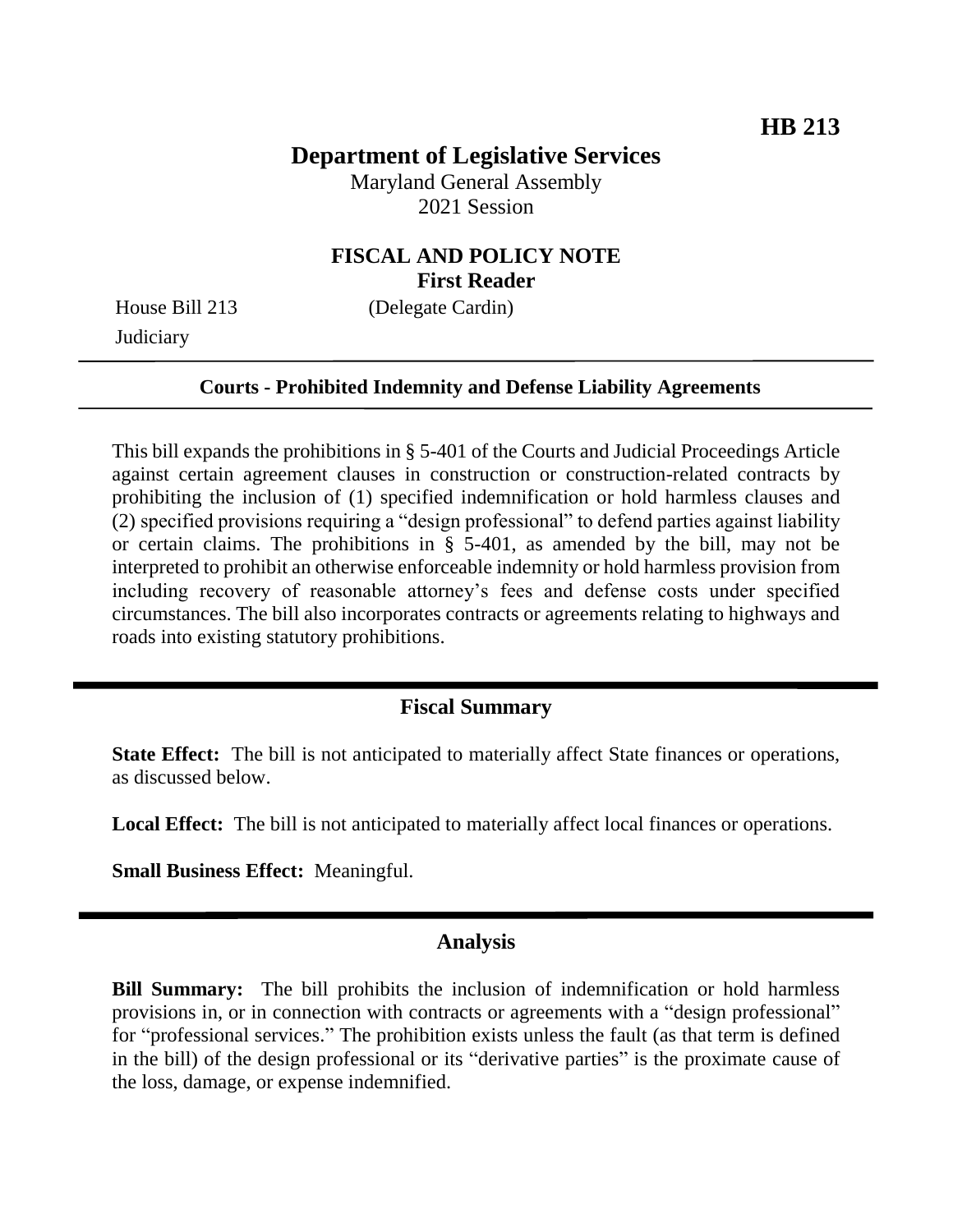The bill also prohibits any clause requiring the design professional to defend a promisee or any other person against liability for claims for damages or expenses, including attorney's fees, alleged to be caused by the professional negligence of the design professional or its derivative parties. This type of clause is void and unenforceable and against public policy.

Section 5-401, as amended by the bill, may not be interpreted to prohibit an otherwise enforceable indemnity or hold harmless provision in any contract or agreement from including recovery of reasonable attorney's fees and defense costs (as that term is defined in the bill) actually incurred by the promisee to defend against third party claims for damages, losses, or expenses in cases where the fault of the promisor or its derivative parties fault is determined to be the proximate cause of the defense costs to be indemnified.

A "design professional" is a licensed architect, certified interior designer, licensed landscape architect, professional engineer, or a professional land surveyor.

"Derivative parties" means a party's subcontractors, agents, employees, or other persons for which the party may be liable or responsible as a result of any statutory, tort, or contractual duty.

**Current Law:** At common law, a contract can be unenforceable if it has an illegal purpose, is contrary to public policy, or is unconscionable, among other reasons. In general, under § 5-401 of the Courts Article, construction or property maintenance contracts or agreements indemnifying the promisee against liability for damages resulting from the sole negligence of the promisee or indemnitee, or their agents or employees, are against public policy and are void and unenforceable. This prohibition also applies to architectural, engineering, inspecting, and surveying services.

Also, with respect to these same types of contracts or agreements, an agreement to defend or pay the costs of defending promisees or indemnitees against liability for damages arising out of bodily injury to any person or damage to property caused by or resulting from the sole negligence of the promisee or the indemnitee, or their agents or employees, is void and unenforceable as a matter of public policy under State law.

However, these prohibitions do not apply to an insurance contract, a general indemnity agreement required for a surety bond, worker's compensation, or any other agreement issued by an insurer.

HB 213/ Page 2